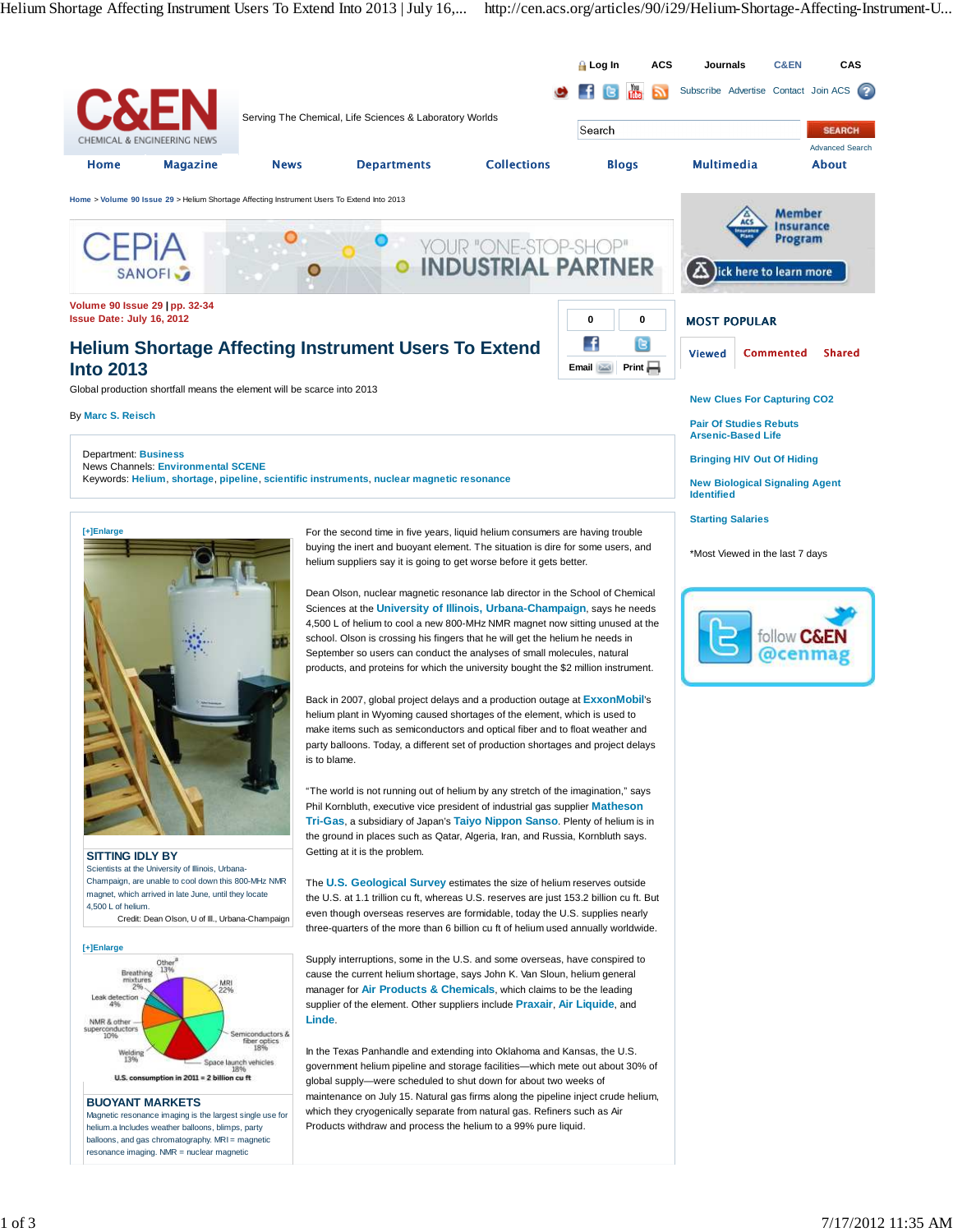resonance. SOURCES: U.S. Geological Survey, IHS Chemical Credit: U.S. Geological Survey, IHS Chemical To the north, ExxonMobil's helium plant in La Barge, Wyo., which accounts for about 20% of global helium supply, is undergoing maintenance from June through August. ExxonMobil says it will "meet its contractual supply obligation." But industrial gas suppliers say the Wyoming facility won't run at full capacity

during the maintenance period, putting pressure on supply.

Two helium plants in Algeria run by the national oil firm **Sonatrach** have recently been operating at about half of their normal capacity because of low natural gas demand, says Air Products' Van Sloun. When demand for gas from helium-containing wells goes down, or wells deplete, less helium is available. Production shortfalls from small plants in Russia, Poland, and Australia have also limited global helium supply, Van Sloun points out.

Some relief will come starting later this year when nearly 2 billion cu ft of capacity fires up. A 200 million-cu-ft-per-year plant in Big Piney, Wyo., originally planned to open in 2011, should begin operating by the end of 2012. Owned by Air Products and Matheson Tri-Gas, the plant sits idle while the project's crude helium supplier, **Cimarex Energy**, completes work on its own facility.

Sometime next year, an expansion in Algeria will add 350 million cu ft of capacity, industrial gas suppliers say. But the biggest addition of them all is the 1.3 billion-cu-ft Qatar Helium 2 project, scheduled to open in early 2013 by the Qatari firm **RasGas**. Together with the 660 million-cu-ft Qatar Helium 1 plant already in operation, RasGas says, the new capacity will make the country the world's second-largest helium producer.

And Russia could also enter the major leagues of producers. In 2014 or sometime thereafter, large new helium reserves are likely to be tapped in Siberia, says Peter J. Madrid, a helium analyst with the U.S. **Bureau of Land Management** (BLM), which manages the government's pipeline.

The capacity additions should fix matters in the long run, but right now, the University of Illinois' Olson is worried about getting enough helium to fill his new NMR machine and maintain the 10 NMR instruments now being used by 350 researchers at the school. He recently learned that he won't get his full allocation for July.

Olson is considering the installation of an elaborate system, at a cost of \$40,000, to capture and recycle helium that bleeds off his instruments. "I spend \$30,000 per year on helium that is just blowing out of the roof," he says.

In a way, Olson is lucky. The \$40,000 he would spend on a capture system doesn't include purification and refrigeration equipment. For that he can tap into a recycling facility housed in the university's physics department, which uses helium in atomic structure characterization experiments.

Benjamin Kohn, a research associate in the department of chemical and biological engineering at **Colorado State University, Fort Collins**, isn't so lucky. He says he isn't sure his department can afford the high cost of recycling helium from its eight NMR instruments. In addition, the department's instruments are not centralized, making helium capture difficult.

Until recently, the low cost of helium meant that recycling wasn't a consideration, Kohn says. But the university's helium costs have climbed from \$5.00 per L in 2008 to \$15 today, making recycling worth considering. Other U.S. researchers report that they are now paying up to \$34 per L.

Helium's retail price, Air Products' Van Sloun explains, is benchmarked to the price BLM charges for helium. That price rose 16% in October 2009, 1% in 2011, and is scheduled to increase another 11% later this year. Industrial gas firms are charging users more for helium to recover their higher costs, Van Sloun says.

Large users have installed recycling equipment to keep a lid on helium costs. Optical fiber maker **Corning** says it captures and recycles helium used in its plants. The Royal **Philips Electronics** plant in Latham, N.Y., had Air Products install a capture, liquefaction, and reuse system for helium needed to fill new magnetic resonance equipment for medical imaging.

Air Products' sales of new helium to the Philips facility dropped 40% as a result, Van Sloun says. Philips was delighted to see its costs go down, and other users are eager to buy the helium freed up by the New York plant, he says.

Alternatives to helium-recycling systems for NMR users are either instruments with built-in capture and recycling capabilities or ones that rely on rare-earth permanent magnets instead of helium-dependent superconducting magnets.

Recondensing systems, at an additional cost up to \$150,000, seal an NMR magnet in a liquid helium bath. A closed-loop refrigeration system keeps the helium at a stable low temperature without the need for refills, says Michael Cuthbert, business group manager for **Oxford Instruments**, a maker of the systems.

Italian NMR producer Aspect Italia, a unit of NMR and MRI maker Aspect AI of Israel, is one firm that makes an instrument with a permanent rare-earth magnet that does not require helium. Paul J. Giammatteo, an owner of **Process NMR Associates**, the firm's U.S. distributor, says the AI-60, a 60-MHz bench-height NMR system introduced earlier this year, has no magnet-cooling requirements whatsoever.

The \$85,000 AI-60 can in some cases substitute for other highly sensitive NMRs. However, for very small samples, more sensitive helium-cooled instruments at 600 MHz or higher are preferred, he acknowledges.

In the midst of the helium shortage, U.S. users of the gas must contend with a long-term decline in helium production from domestic natural gas wells and the possibility that the U.S. government's pipeline and helium storage facility could be shut down.